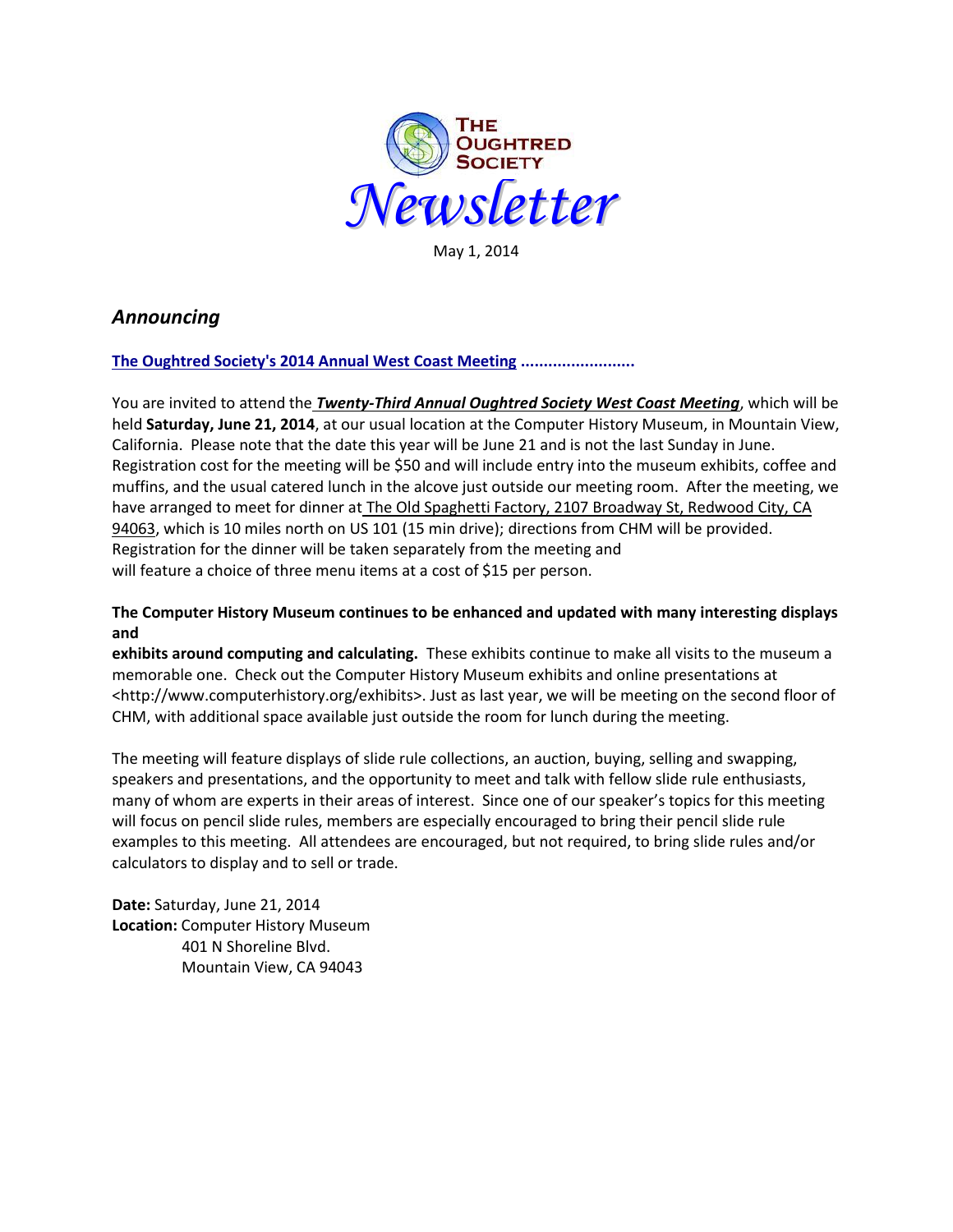**Schedule:**

| 8:30 AM -                                                                      | Doors Open                                                                          |
|--------------------------------------------------------------------------------|-------------------------------------------------------------------------------------|
|                                                                                | 9:00-12:00N-- Circulate among Displays and Items for Sale; Tour of Museum Exhibits; |
| <b>Speakers/Presentations:</b>                                                 |                                                                                     |
| Subject: "Pencil Slide Rules -- A Neglected Niche" by Rodger Shepherd          |                                                                                     |
| Subject: "Karl Marx, Vladimir Lenin and the Eugene Dietzgen Company" by Bob De |                                                                                     |
| <b>Cesaris</b>                                                                 |                                                                                     |
| $12:00N -$                                                                     | Lunch                                                                               |
| 1:00 PM -                                                                      | <b>Annual Meeting</b>                                                               |
| $2:00$ PM --                                                                   | <b>Start of Auction</b>                                                             |
| 4:00 PM --                                                                     | Vacate Room                                                                         |
| $5:30$ PM $-$                                                                  | Meet at Spaghetti Factory for Dinner                                                |

# **Registration:**

Meeting registration fee is \$50; this fee includes lunch and refreshments but does not include the dinner at Spaghetti Factory after the meeting. Please note that since we need an accurate headcount for dinner, we are taking dinner registrations for Spaghetti factory separately at \$15 per person and include your choice of Pasta with Meatballs and Marinara Sauce, Baked Lasagna (with ground beef and pork), or Chicken Marsala. The meeting registration fee is used to pay meeting room charges, lunch, refreshments, table and other equipment rental, museum tour, and other meeting expenses. We also invite non-displaying significant others to attend for a registration fee of \$35.

• You may register for the meeting on the Oughtred Society's website.

• Or you may register by postal mail and send your fee by check or money order to:

The Oughtred Society 9 Stephens Court Roseville CA 95678

# *Please indicate that you are registering for the West Coast Meeting, Mountain View, June 21, 2014.*

Upon receipt of your registration, we will send you an email of acknowledgement. In early June, you will also receive a final meeting packet containing complete detailed information a final agenda, and a list of attendees.

**Cancellation:** Registration can be cancelled without penalty before June 13, 2014. No refunds can be made after that date. If you have any questions or suggestions please email us at: *[oughtredsociety@comcast.net](mailto:oughtredsociety@comcast.net)*

Clark McCoy Membership Secretary The Oughtred Society 916 474-5286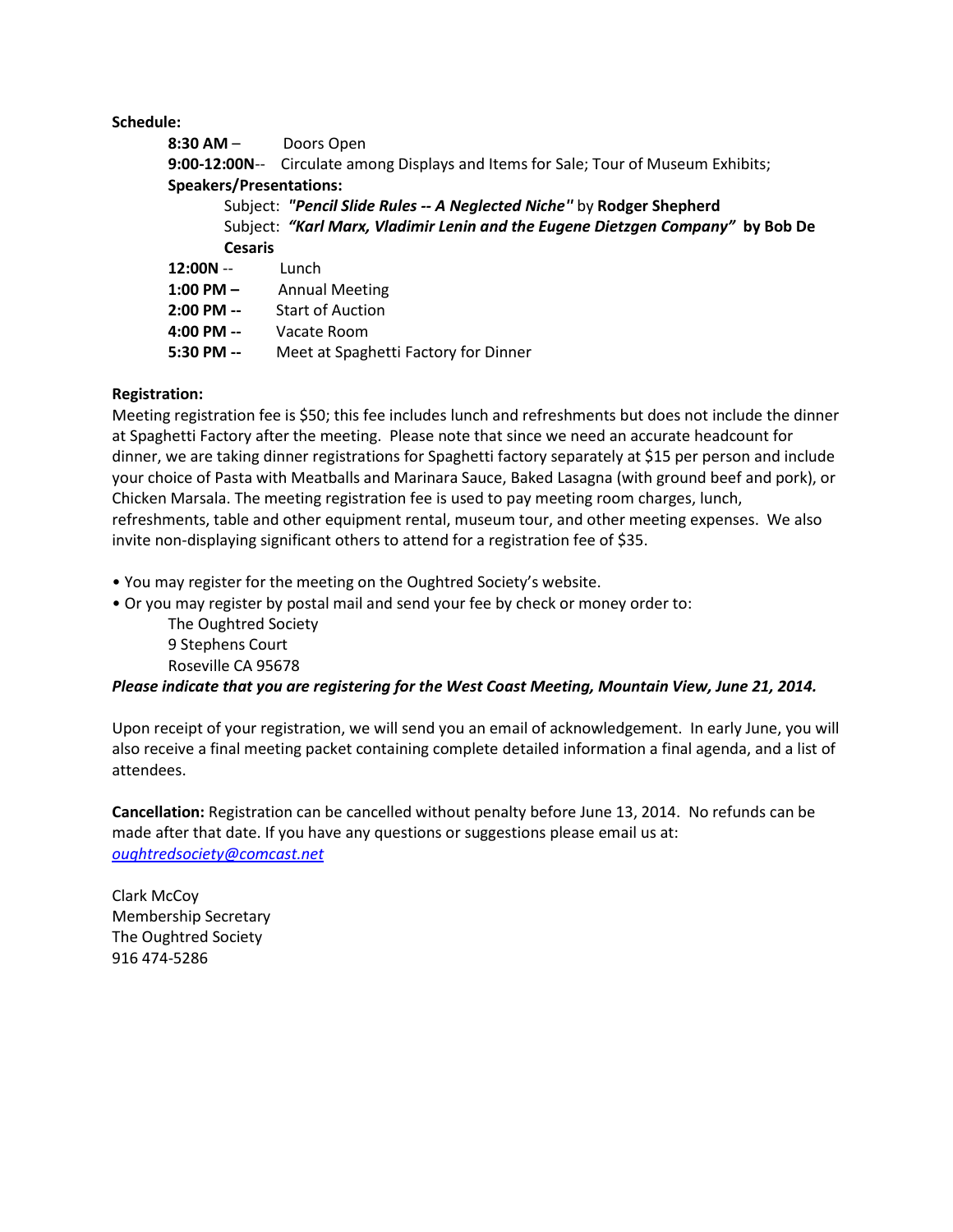## *Information on the west coast meeting reported by Bob DeCesaris*

**News from the Dutch Kring ..........................** International Meeting IM2014 –Preparations by the Dutch KRING



for the international conference IM2014 in Delft, September 5-6, have resulted by now in 14 presentations promised, of which some already have been drafted. . . . . The theme of IM2014 is "Turning and Sliding", so you can expect a number of presentations (accompanied by papers in the Proceedings) about both circular and straight slide rules. . . . Examples of the first are the Ross Precision Computer type 1, LOGA discs for spinning and weaving, and a "Ray Tracing" disc by ALRO. Straight slide rules to be presented are the recently developed decimal-binary system

Leibnitz, a Dutch PTT special-purpose rule, Fuji school slide rules under various reseller names. Aircraft Performance Computers will be shown in many forms, both turning and sliding.

A number of mechanical calculators, too, will be presented, e.g. the Millionnaire, the Maximator



Valorect, the Bresciano (1764) logarithmic curve plotter, and mechanical analyzers for static forces (NuPuBest). Also we plan to discuss methods for presentations and exercises with slide rules at schools. For more information and for the registration form, please visit [www.rekenlinialen.org](http://www.rekenlinialen.org/)

## *Report from Otto van Poelje*

#### **Past Oughtred Society Journals Are Available on DVD ......................**



All past issues of the Journal of the Oughtred Society are now available in digital format on a DVD. The new DVD archive contains all Journal issues published since vol. 0, no. 0 in 1991. The DVD also includes three special publications: *The Slide Rule,* a reprint of the booklet published by Edwin Thacher; *Slide Rules in K&E Catalogs,* by Bruce Babcock; and *A Slide Rule Bibliography*, by Peter M. Hopp. Individual journals are presented as PDF files at high resolution. Price (including postage) for all OS members: \$95. Yearly updates for OS members will also be available for \$10. To order a DVD go to the OS website and click on the **[Journal page](http://www.oughtred.org/journal.shtml#dvd)** and pay for the disk via PayPal.

*Information from the OS web site as edited by your OS Newsletter editor*

**New Oughtred Society Members in April are ............**

Edward Kleckner, Hansville, WA, USA M. D. Gabbitas, Beauziac Aquitaine, France **Welcome to the Oughtred Society!** 

Tell your friends that joining the OS is easy & rewarding. Just visit the [Oughtred Society](http://www.oughtred.org/) website and select Membership in the main menu.

 *Clark McCoy, Membership Secretary, reporting*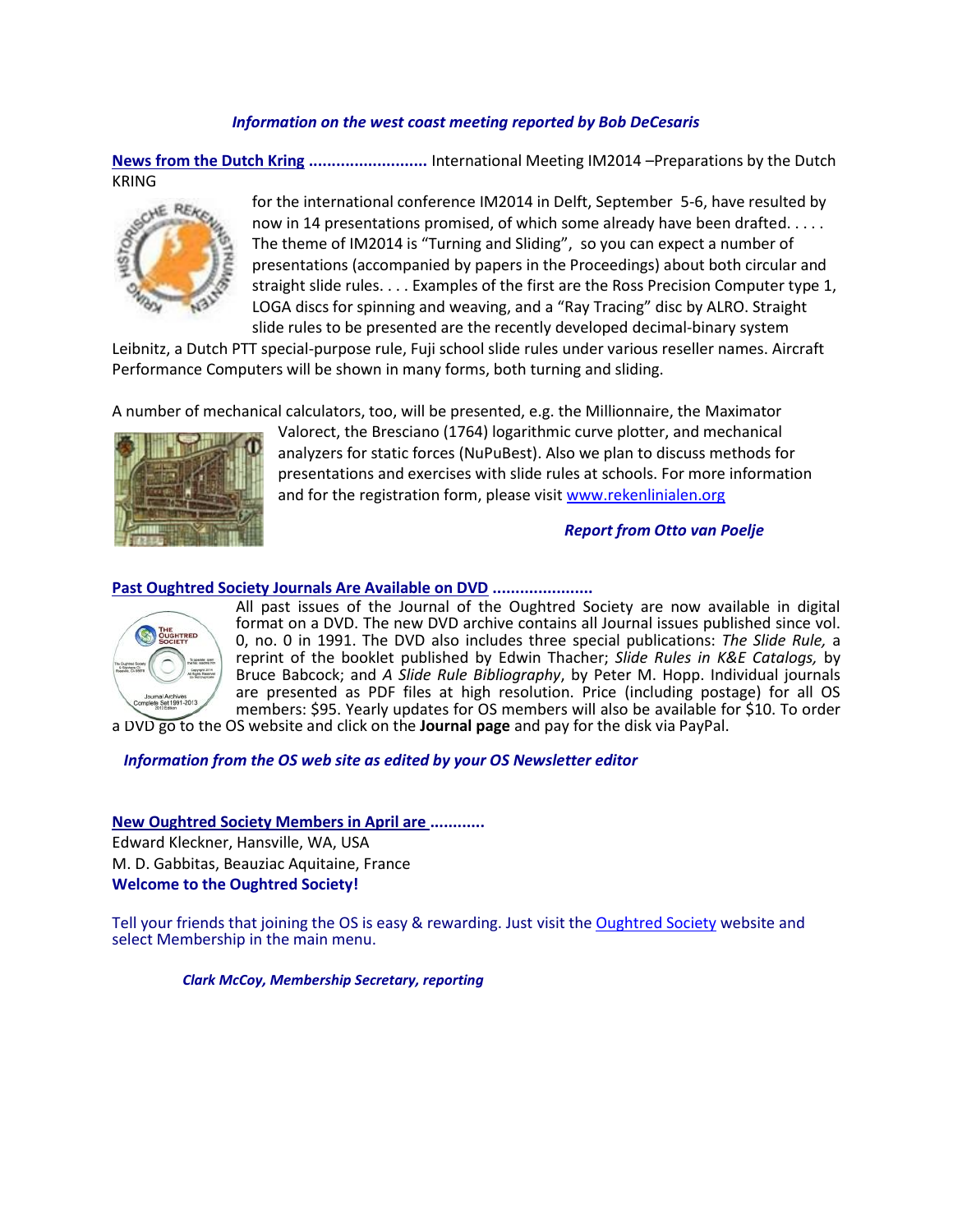#### **Upcoming articles in the Fall 2014 (Vol 23.1) Journal ............**

- *The Death of the Slide Rule* by Robert James
- *Charles Hoare Slide Rules* by Tom Wyman
- *System Gruter* by Richard Hughes
- *My Slide Rules* by Bill Wayne
- *Analon Slide Rule* by Cliff Frolich
- *Pencil Slide Rules* by Rodger Shepherd
- *Collectanea de Logarithmis* by Klaus Kühn
- *Golding's Horse Power Computer* by Stephan Weiss
- *Combined Slide Rules* by Panagiotis Venetsianos
- *Aspect Ratios of Pictures* by Otto van Poelje

## *David Sweetman, Manageing Editor, reporting*

## **Information on the Ross Precision Computer Wanted ..............................**



**Ross Precision Computer Type I** 

I am preparing an article on Ross spiral slide rules, and featuring the first variant that I all a Type I Ross Precision Computer. Like the Type II, which is well known to slide rule collectors, the Type I version has the same spiral scale that makes 25 windings to form a scale that is 9.14-m long. But the Type I version is much lighter in weight and has a thin metal plate covering the spiral scale. Only a relatively narrow window exposes a strip of the windings of the spiral scale. It appears that the Type I version was sold for a brief period from about 1915 to about 1920, and the Type II version from about 1920 to 1928. The example of the Type I version in my collection has the spiral scale printed on a **Celluloid disk**. But all literature for the Type I describes a version with the

scales engraved on a **German Silver disk**. . . . . I have never seen such a version. Have any of the readers of this August newsletter seen the rare Type I version of the Ross Precision Computer with the spiral scale engraved on a German silver disk? Please respond to: <edwin\_chamberlain@valley.net>

*This message from your editor of the OS Monthly Newsletter*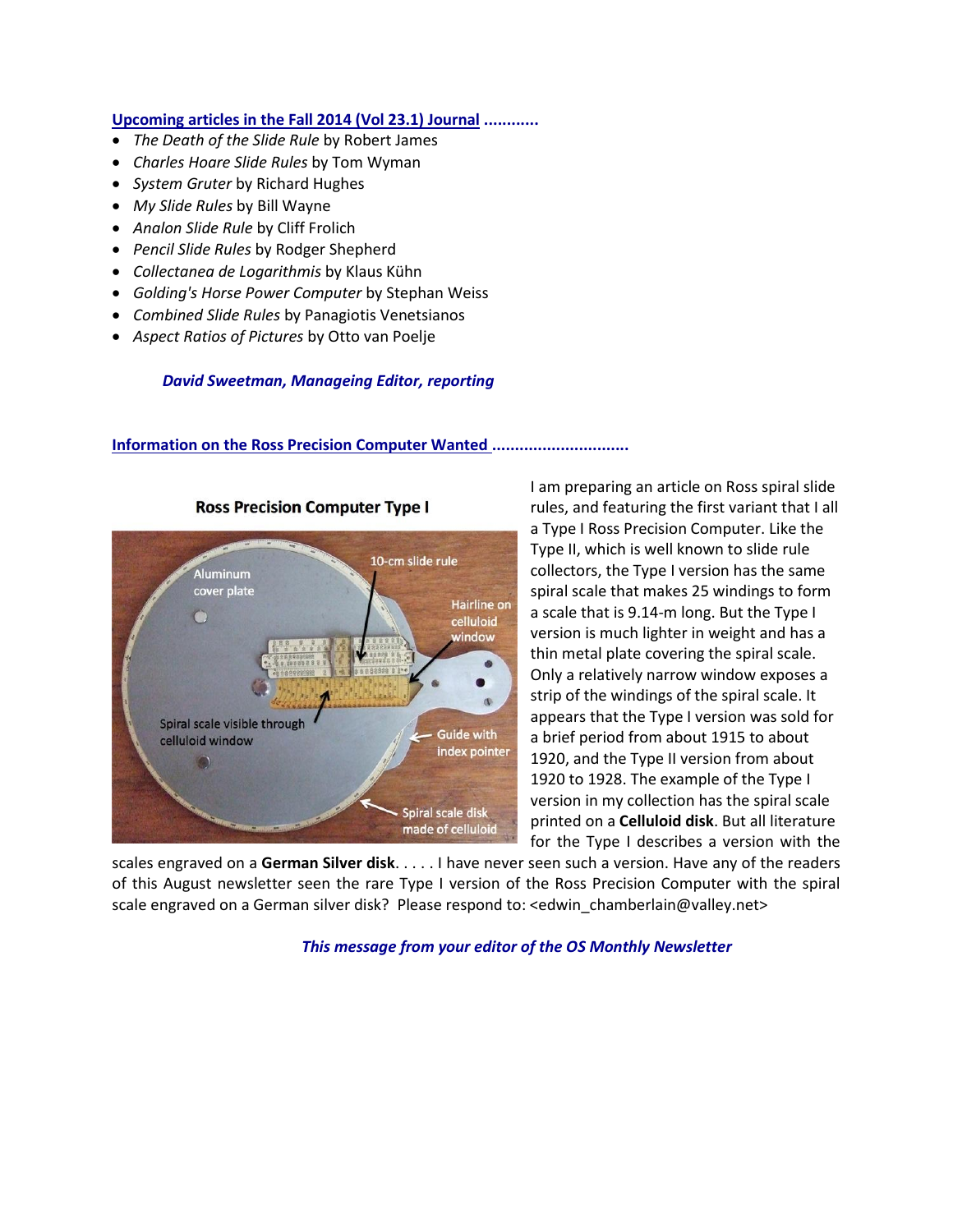#### **Notable sales on eBay in April 2014 ............**



Ebay is a widely used source by OS members for buying (and selling) slide rules. At any one time, more than 6000 slide rules are posted for sale. Most do not get bids that result in a sale because of poor condition, being too common or being over priced. Still, in March, there were 42 gems that made it into collections. Each month your Newsletter editor searches through eBay sales for the gems that make collectors happy. Those listed below are notable for the month of March. . . . . Your editor is also aware that there are OS members that sell slide rules from their web sites. I will feature their websites in future issues of this newsletter. . . . . . Note that 53 slide rules sold on

eBay for more than \$100 in the month of April. K&E 20-in Cox Duplex **-\$1414**

#### **American Slide Rules**

Two new Devco pencil slide rules \$165 **\$82.50 ea**. Picket Dual-Base 2-T slide rule w/case, box & instructions **\$112** Pickett 110 ES circular slide rule with long spiral scale **\$114** K+E Deci-Lon 10 slide rule #68 1100 **\$115** K&E Decilon 68-1100 with case & instructions **\$115** Pickett Fuller Police Traffic #1050 slide rule **\$115** K&E Decilon 68-1130, leather case **\$120** Teledyne Post Versalog II slide rule 44CA-60J, NIB **\$120** Pickett N2-T Log Speed' slide rule **\$125** Picket Douglas Sky Rule in leather case **\$140** Pickett N3-ES N4M-ES (with magifier) **\$140** Pickett Slide Rule Model N 3P ES **\$144** K&E Decilon 68 1130 slide rule w/box & case **\$149** RotaRule Circular Slide Rule By Boykin **\$150** K&E Decilon slide rule **\$152** Sexton's Omnimeter circular slide rule, instructions & box **\$154** Keuffel Esser K&E 68-1100 Deci-Lon Slide Rule Boxed Set \$**158** K&E 68-1749 20-in Merchants slide rule in presentation case **\$170** K&E pocket Decilon slide rule **\$182** K&E 68-1210 LL Duplex slide rule, NIB **\$200** Pickett 525-ES StatRule **\$203** K&E Analon 68 1400 D slide rule **\$214** Pickett N15-T Hagler Hydraulic slide rule **\$250** Pickett 600-ES Dual Base slide rule in Apoo Mission box **\$255** Pickett N4P-ES Pocket slide rule **\$261** Pickett Model 111-ES circular slide rule **\$265** Ruxton Multi-Vider mechanical pencil/slide rule (lot of 6) \$1,625 **( \$271 ea.)** Dempster RotaRule, Model A, with case & magnifying glass **\$370** K&E 4102 stadia slide rule **\$630** K&E Cox duplex 20-in slide rule **\$1414**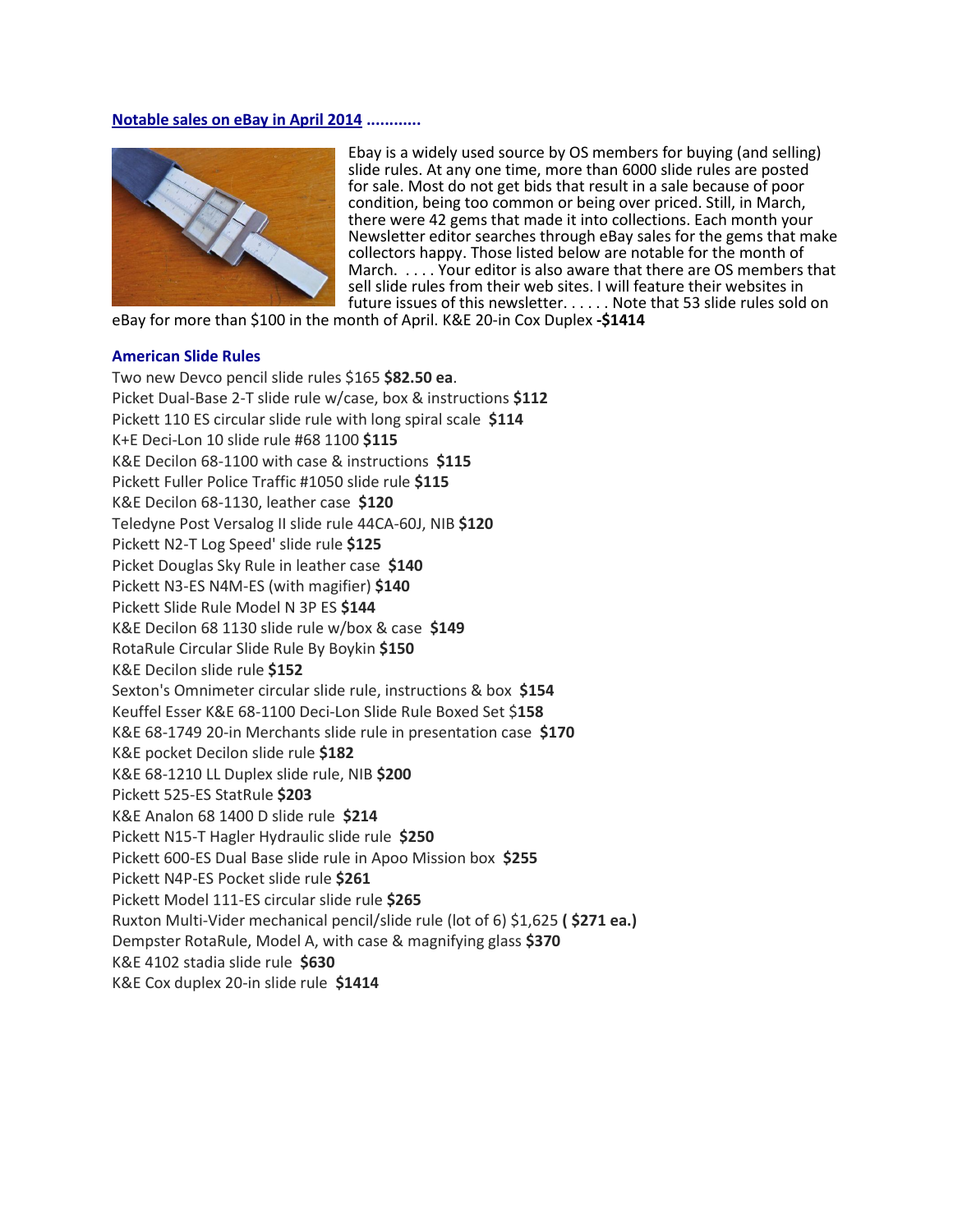#### **European Slide Rules**

Faber Castel 62/83N slide rule **\$105** Tavernier Gravet 28cm boxwood slide rule c1931 **\$113** Brass sector **\$123** Faber Castell 62/82 Pocket Slide Rule **\$120** Swiss Kern Stadia slide rule in heavy stainless steel **\$134** Edgell & Co. cased artillery slide rule, WWI model in heavy aluminum **\$134** Fowler Universal slide rule **\$140** Aristo Silde Rule 0972 Hyperlog **\$142**  Tavernier Gravet electronics regle a calcul c1930 **\$147** Faber Castell 62/82 Pocket Slide Rule **\$160** French Calculigraphe circular slide rule **\$197** Charpentier Calculimetre Slide Rule in fair condition **\$200** Charpentier Calculimetre Slide Rule in fair condition **\$210** Fuller Type 1, bakelite model **\$238** Itallian ARICI 55 Concrete Calculator **\$306** Dring & Fage 4-fold Coggeshall with ivory slide **\$326** German Troeger cylindrical slide rule, 10-m scale length **\$363** Itallian ARICI 55 Concrete Calculator **\$396** Fuller cylindrical slide rule, type 1, bakelite, dated 1964 **\$428** British 2-ft Sliding Gunter slide rule, boxwood, **\$432** Faber Castell 2/84 Mathema slide rule **\$461**

## **Asian Slide Rules**

Sun Hemmi #257 Chemical Engr's slide rule **\$111** Sun Hemmi #154 20" Electrical Engr. slide rule w/2 cursors **\$285**

#### *Ed Chamberlain, your Newsletter editor, reporting*

#### **On The Lighter Side ............**

#### **An Advertisement for K&E**



This cartoon reminds me of a slide rule story. Once long ago I purchased a K&E Log Log duplex slide rule from an elderly lady. After I asked where she got the slide rule from, she said that it was hers - that she was a civil engineer. And then she told me her story. In her younger days she was a liberal arts student at Cornell. One day in her freshman year she saw a good looking guy with a long leather case hanging from his belt. What is that she asked? He said it was a slide rule & that he used it for making calculations for his engineering courses. She was so pressed by the guy and his slide rule that she soon hanged her major to Civil Engineering, bought a slide rule for herself